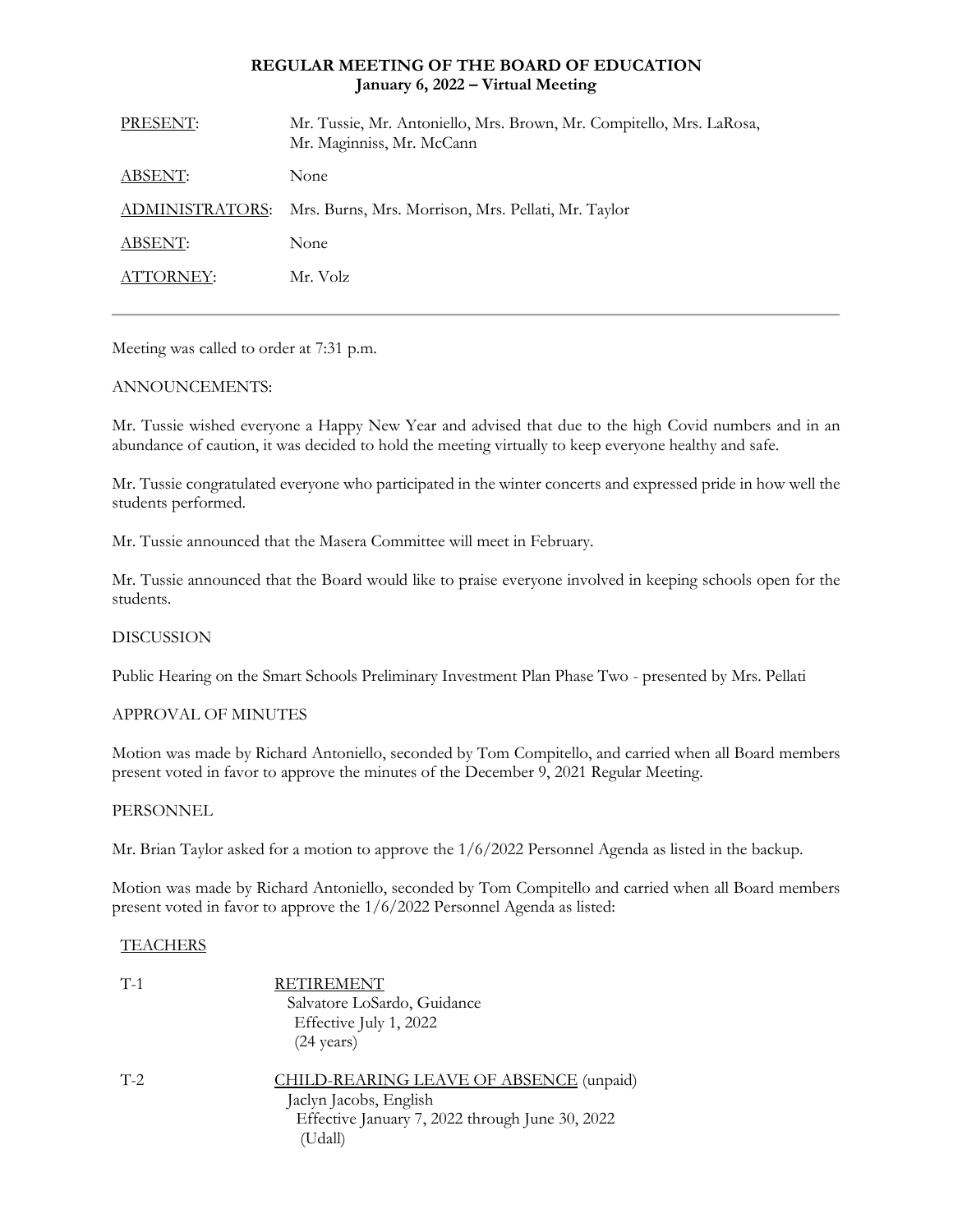| $T-3$                | <b>REGULAR SUBSTITUTE</b>                                              |
|----------------------|------------------------------------------------------------------------|
|                      | Matthew Sullivan, Special Education                                    |
|                      | Effective November 23, 2021 through June 30, 2022                      |
|                      | (Beach; Step 1A <sup>1</sup> ; replacing Marissa Villiani {LoA})       |
|                      | Paige Fogarty, Elementary                                              |
|                      | Effective December 13, 2021 through June 30, 2022                      |
|                      | (Paul J Bellew; Step 1A <sup>4</sup> ; replacing Paul Pekurney {LoA})  |
|                      |                                                                        |
|                      | Catherine Brudi, English                                               |
|                      | Effective January 7, 2022 through June 30, 2022                        |
|                      | (Udall; Step 1A <sup>1</sup> ; replacing Jaclyn Jacobs {LoA})          |
| <b>CIVIL SERVICE</b> |                                                                        |
|                      |                                                                        |
| $CL-1$               | <b>RESIGNATION</b>                                                     |
|                      | Devyn Antolini, Special Education Aide                                 |
|                      | Effective January 15, 2022                                             |
|                      | (Paul J. Bellew)                                                       |
|                      | Tyler Bell, Special Education Aide                                     |
|                      | Effective January 24, 2022                                             |
|                      | (Paul J. Bellew)                                                       |
|                      |                                                                        |
|                      | Paige Fogarty, Permanent Substitute Teacher                            |
|                      | Effective December 13, 2021                                            |
|                      | (Paul J. Bellew)                                                       |
|                      | Antoinette Knice, Part-Time Food Service Worker                        |
|                      | Effective December 11, 2021                                            |
|                      | (Beach Street)                                                         |
|                      |                                                                        |
|                      | Courtney Kuzmiak, Part-Time Food Service Worker                        |
|                      | Effective January 6, 2022                                              |
|                      | (Udall)                                                                |
|                      |                                                                        |
|                      | Christie Rendino, Special Education Aide<br>Effective January 20, 2022 |
|                      | (Manetuck)                                                             |
|                      |                                                                        |
| $CL-2$               | PROBATIONARY APPOINTMENT                                               |
|                      | Stephen Casella, Maintenance Mechanic III                              |
|                      | Effective January 7, 2022                                              |
|                      | (Maintenance: Step 1; replacing T. Lommel {resigned})                  |
|                      | Courtney Kuzmiak, Building Aide                                        |
|                      | Effective January 7, 2022                                              |
|                      | (Manetuck; Step 1; replacing K. Zelaya {Security/Receptionist Aide})   |
|                      |                                                                        |
| <b>OTHER</b>         |                                                                        |
|                      |                                                                        |
|                      | PERMANENT SUBSTITUTE TEACHER (\$150 per diem)                          |

Melissa Davies, December 20, 2021 through June 24, 2022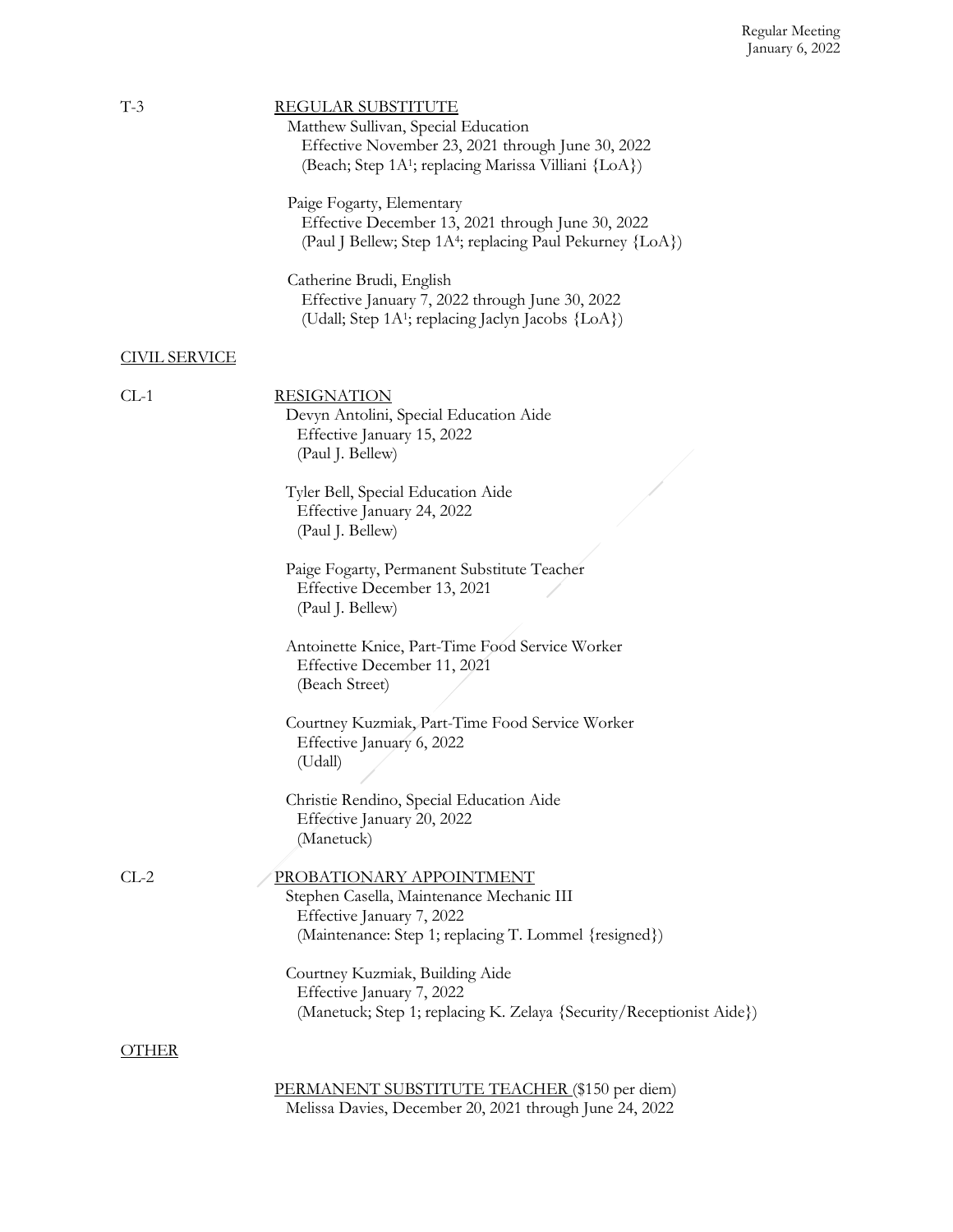SUBSTITUTE TEACHER (\$130 per diem) Ashley Antippas, effective December 23, 2021 Devyn Antolini, effective January 15, 2022, *student teacher* Amber Avelli, effective December 17, 2021, *student teacher* Patrick Briody, effective December 17, 2021, *student teacher* Morgan Connolly, effective December 17, 2021, *student teacher* Gianna Covello, effective December 17, 2021, *student teacher* Kayla Covello, effective December 17, 2021, *student teacher* Ariana Distefano, effective December 17, 2021, *student teacher* Shayla Entin, effective December 17, 2021, *student teacher* Kristi Garrovillas, effective December 17, 2021, *student teacher* Glenys Gil, effective December 17, 2021, *student teacher* Alec Gonzalez, effective December 17, 2021, *student teacher* Michael Grieco Jr., effective December 17, 2021 \*Shannon Nicole Horan, effective December 23, 2021 Danielle Kramer effective December 17, 2021, *student teacher* Nolan Makely, effective December 23, 2021 Cassandra McGinn, effective December 23, 2021 Ryan O'Connell, effective December 23, 2021 Nicole O'Donnell, effective December 17, 2021, *student teacher* Delia O'Farrell, effective December 23, 2021 Meghan O'Farrell, effective December 17, 2021 Molly Perrone, effective December 23, 2021 Nicholas Pfeiffer, effective December 17, 2021, *student teacher* Amber Raggio, effective December 23, 2021 Bryce Robertson, effective December 23, 2021 Alexa Rodriguez, effective December 17, 2021, *student teacher* Madeline Schaefer, effective December 17, 2021 Sedric Tello, effective December 17, 2021 Gianna Wheeler, effective December 23, 2021 Kimberly Zappella, effective December 17, 2021, *student teacher*

#### CURRICULUM UPDATE

Mrs. Morrison asked for a motion to accept a course proposed title change.

Motion was made by Richard Antoniello seconded by Tom Compitello, and carried when all Board members present voted in favor to approve Course Title Change - Music Technology to Music Technology and Innovation Lab.

Mrs. Morrison spoke about the current increase of Covid cases and how it has put a strain on the district's ability to provide homebound instruction to students who are isolated or quarantined. Mrs. Morrison advised that starting January 6, students could temporarily observe classroom instruction using their 1:1 device. Students are encouraged to attend extra-help upon their return to school. The district will return to the homebound instruction model for quarantined and isolated students as soon as it is feasible to do so.

As a follow up to the December board meeting regarding alleged harassment of LGBTQ students, Mrs. Morrison met with Dr. Bridgeman and Justin Arini, Director of Counseling, to review incidents that have taken place since the start of the school year and ensure ongoing communication with the GSA.

Mrs. LaRosa explained that harassment is a larger issue and social emotional education districtwide, inclusive of all stakeholders, is needed.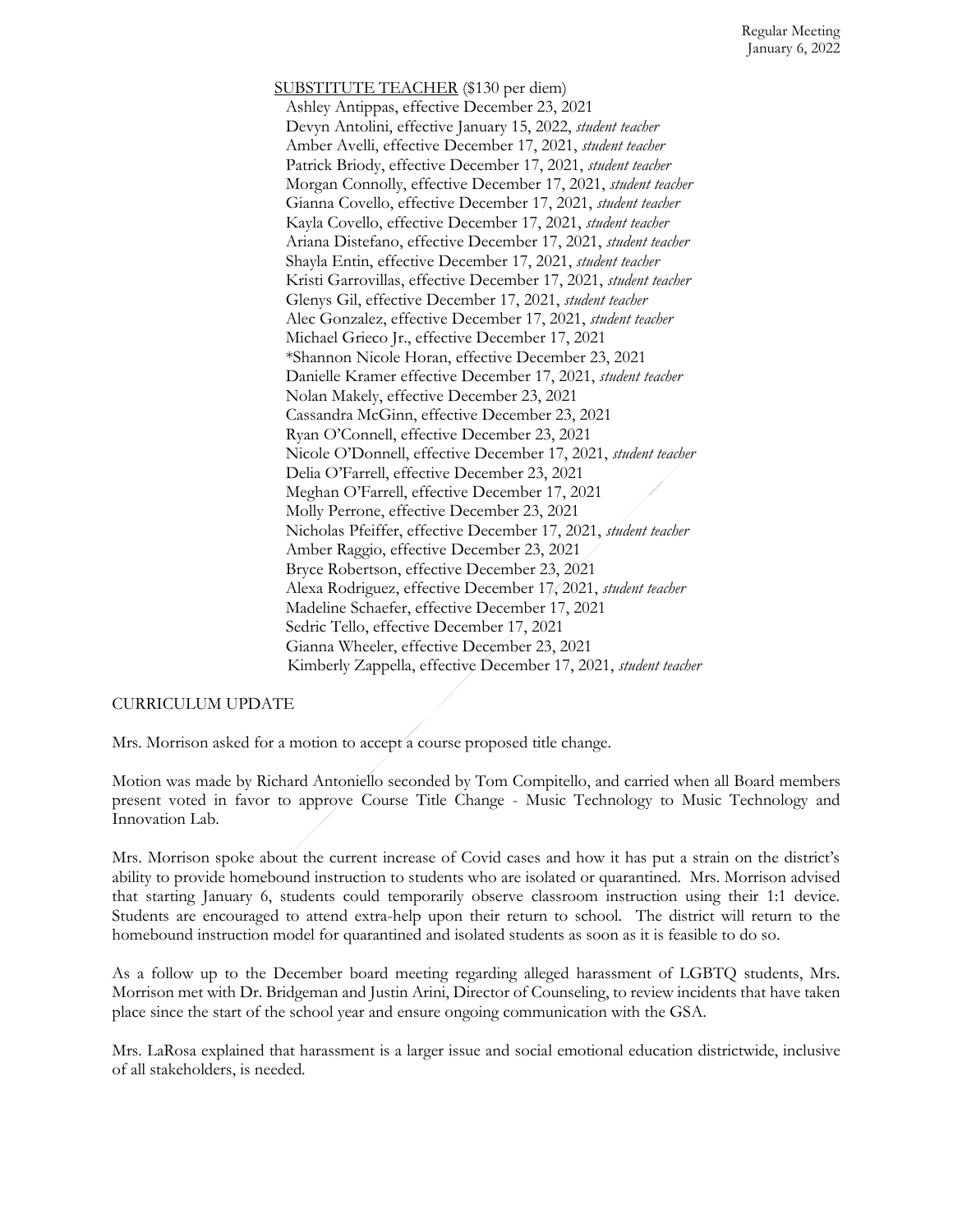### REPORT OF COMMITTEES

Education Committee: Richard Antoniello reported on the meeting that took place 1/4/2022. Items reviewed included a modified short-term hybrid instruction plan; administration of the Panorama survey to middle school students; the Fundations training schedule; elementary report card revision schedule; a DEI informational meeting; modifications to the high school community service requirements; and the cancellation of mid-terms.

Finance Committee: Ron Maginniss reported on the meeting held on  $1/4/2022$ . Items reviewed included the November treasurer's report; November extra-curricular report, November payroll summary, December internal claims audit report; December system manager audit report, payroll certification forms; surplus; donation; and contracts. Mrs. Pellati advised that the Office of the State Comptroller has finished its first area of testing, Fund Balance Management and Reserves, and will be meeting with central administration on 1/19/22 to discuss its findings. The second area of testing will be Medicaid Reimbursement.

Buildings and Grounds: Pete McCann reported on the meeting that took place on 1/4/2022. Items reviewed included bond work and capital projects: the Beach Street generator project was sent to New York State for approval; fencing on Montauk Highway is almost complete; air conditioning projects; the fitness center upgrade; and the expansion and repaving of the Paul J. Bellew parking lot. The committee discussed indoor permits and the solar roof project. Mr. McCann advised that the Masera Committee will meet on 2/16/2022. The district is working with Kathy Blackburn, an independent facilitator recommended by BOCES. The role of the committee will be to review all options for the property and make recommendations to the Board.

Special Education Committee: Debbie Brown reported on the meeting that took place via teleconference on 1/5/2022. Student placements were discussed and planning is underway for annual reviews.

Health and Wellness Committee: Pete McCann reported on the meeting that took place on 1/4/2022. Items discussed included the financial report; Health and Wellness newsletter; a spring wellness event; districtwide "P.S. I Love You" Day; the essential needs pantry; the state mental health crisis text line; healthy cell phone use; and the COVID hotline. The next meeting will take place virtually on Tuesday, February 8 at 9:30 a.m.

# FINANCIAL MATTERS

The treasurer's report for November was presented: beginning balance \$30,904,019.51; ending balance \$49,582,709.63.

Motion was made by Richard Antoniello seconded by Tom Compitello and carried when all Board members present voted in favor to approve General Fund budget transfers 4115-4127 and Capital Fund budget transfer 4120.

Motion was made by Richard Antoniello seconded by Tom Compitello and carried when all Board members present voted in favor to approve surplus: damaged furniture and materials – Masera.

Motion was made by Richard Antoniello seconded by Tom Compitello and carried when all Board members present voted in favor to approve Health Service Contract – East Islip UFSD  $\sim$  \$2,051.96.

Motion was made by Richard Antoniello seconded by Tom Compitello and carried when all Board members present voted in favor to approve the following 2021-2022 Special Education Contracts: Babylon UFSD; Half Hollow Hills CSD.

Motion was made by Richard Antoniello seconded by Tom Compitello and carried when all Board members present voted in favor to approve resolution re: donation of aluminum sheet, plate and steel bar from Robert Isoldi  $@$  CPI Aerostructures, Inc. – WIHS – Engineering Technology - \$1,500.

# DONATIONS

WHEREAS, the West Islip Union Free School District is in receipt of various lengths and grades of aluminum sheets, plates and steel bars valued at approximately \$1,500 from Robert Isoldi of CPI Aerostructures, Inc. which have been donated to the West Islip High School.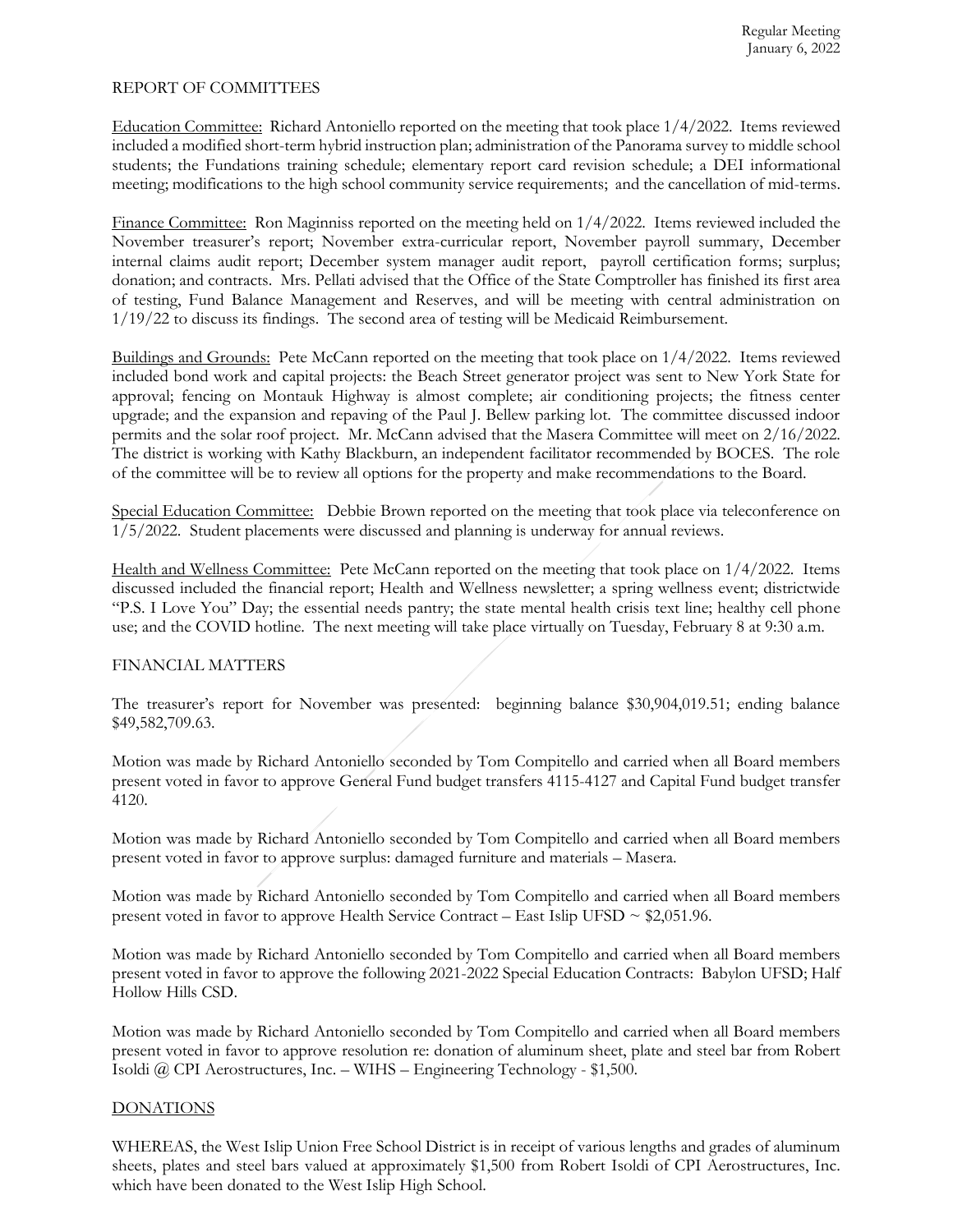#### PRESIDENT'S REPORT

Mr. Tussie expressed appreciation for the work done to address student harassment and thanked Mrs. LaRosa for her comments on this topic.

# SUPERINTENDENT'S REPORT

Mrs. Burns welcomed everyone back and wished them a Happy New Year. Mrs. Burns advised that the district received guidance from the Suffolk County Department of Health reducing the quarantine period for positive cases to five days from ten for both students and staff, assuming certain criteria are met. The district will implement the changes effective Monday, January 10. A home test kit will be available to parents for each student attending district schools. The district is seeking to obtain additional kits for West Islip students attending private schools. Mrs. Burns advised that the district will operate on a delayed opening Friday, January 7 due to the impending snow.

Mrs. LaRosa asked about recent student and staff attendance and class coverage. Mrs. Burns advised that on any day 15% to 20% of students are absent. Mr. Taylor stated that approximately 15% of staff are absent each day but classes are covered and there have been no issues at the secondary level. Mrs. Burns credited the administrators and teachers for this and expressed her appreciation.

#### NOTES AND REMINDERS

Mrs. LaRosa expressed her apologies for missing some meetings due to a family illness; she thanked the community for their good wishes for her husband. Mrs. LaRosa advised that hopefully she will not have to miss any meetings for the remainder of the year.

On behalf of the board and administrators, Mr. Tussie wished Mrs. LaRosa's husband a speedy recovery.

Mr. McCann thanked everyone for getting students back to school on Monday and stated the importance of in-person instruction.

The following residents wished to speak during an "Invitation to the Public":

Carmela Carminito – Mrs. Carminito asked if virtual learning could be continued for absent students generally, instead of homebound instruction. Mrs. Morrison advised that students learn best when in school and that small group and individual instruction is more effective than using cameras or 1:1 devices.

Mrs. Carminito also asked if newly hired of substitute and student teachers are certified teachers, if they are vetted, and what qualifications they need. Mr. Taylor advised that the substitutes are not all fully certified teachers. Due to staffing shortages, the State Education Department allows districts to hire substitutes with high school diplomas if they have made a good faith effort to hire certified teachers. The district has hired substitutes enrolled in four-year colleges, many of whom are majoring in education, and all with fingerprinting clearance.

Mrs. Carminito advised that she would withdraw her children from school if a test-to-stay protocol is initiated.

Mrs. Burns advised that test-to-stay only affect students and staff who are designated a close contact in the school setting. This protocol would apply to very few staff and students in the district.

Donald Marmo – Mr. Marmo questioned the process for putting a proposition on the May ballot, what qualifies as a proposition, what involvement the district has in the process, and if there is documentation from the district or NYS Department of Education that explains this process.

Mrs. Burns advised that residents can place a proposition on the ballot, subject to school board review. The protocols for submitting a proposition is addressed in District Policy 1260. Petitions relating to an Annual Election must be filed not later than sixty (60) days preceding the election at which the proposition is to be voted upon. The proposition must be unambiguous and feasible, and its purpose must fall within the power of the voters and must specify an amount if an expenditure of money would be required. If it does require